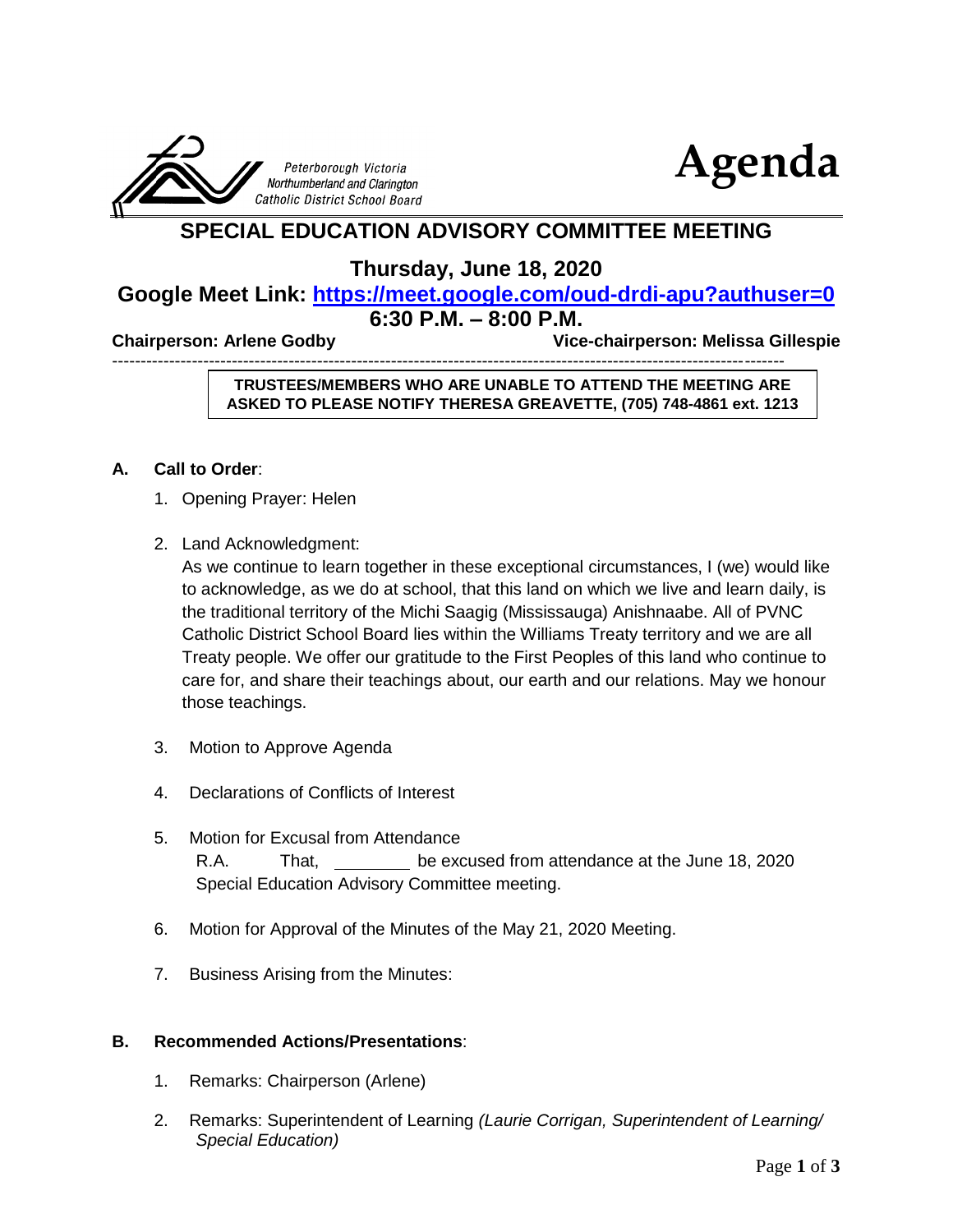- 3. Update from Trustees:
- 4. Budget & Special Education Staffing Isabel Grace and Laurie Corrigan
- 5. Special Education Plan Review
- 6. Topics for Next Year

#### **C. Discussion Items:**

1. Next steps from presentation

#### **D. Information Items**:

1. Reports from SEAC members:

#### **Kelly Smigielski Grandview Children's Centre**

- All Grandview summer camps have been cancelled. Grandview will offer summer respite and details regarding registration and eligibility will be available on June 15.
- Grandview has got the go ahead to begin reopening of in-person activity. The first site to open will be Oshawa but it will not be to full capacity. Consider planning is underway to ensure safety for everyone.
- The Annual Golf Fore Kids tournament has been moved to next year. Many sponsors have switched their sponsorship to a donation.

### **E. Old Business**:

**F. New Business**:

### **G. Next Meeting**:

1. **2020-2021 Meeting Dates**: Thursday, September 17, 2020 Thursday, October 15, 2020 Thursday, November 19, 2020 Thursday, January 14, 2021 Thursday, February 18, 2021 Thursday, March 25, 2021 Thursday, April 29, 2021